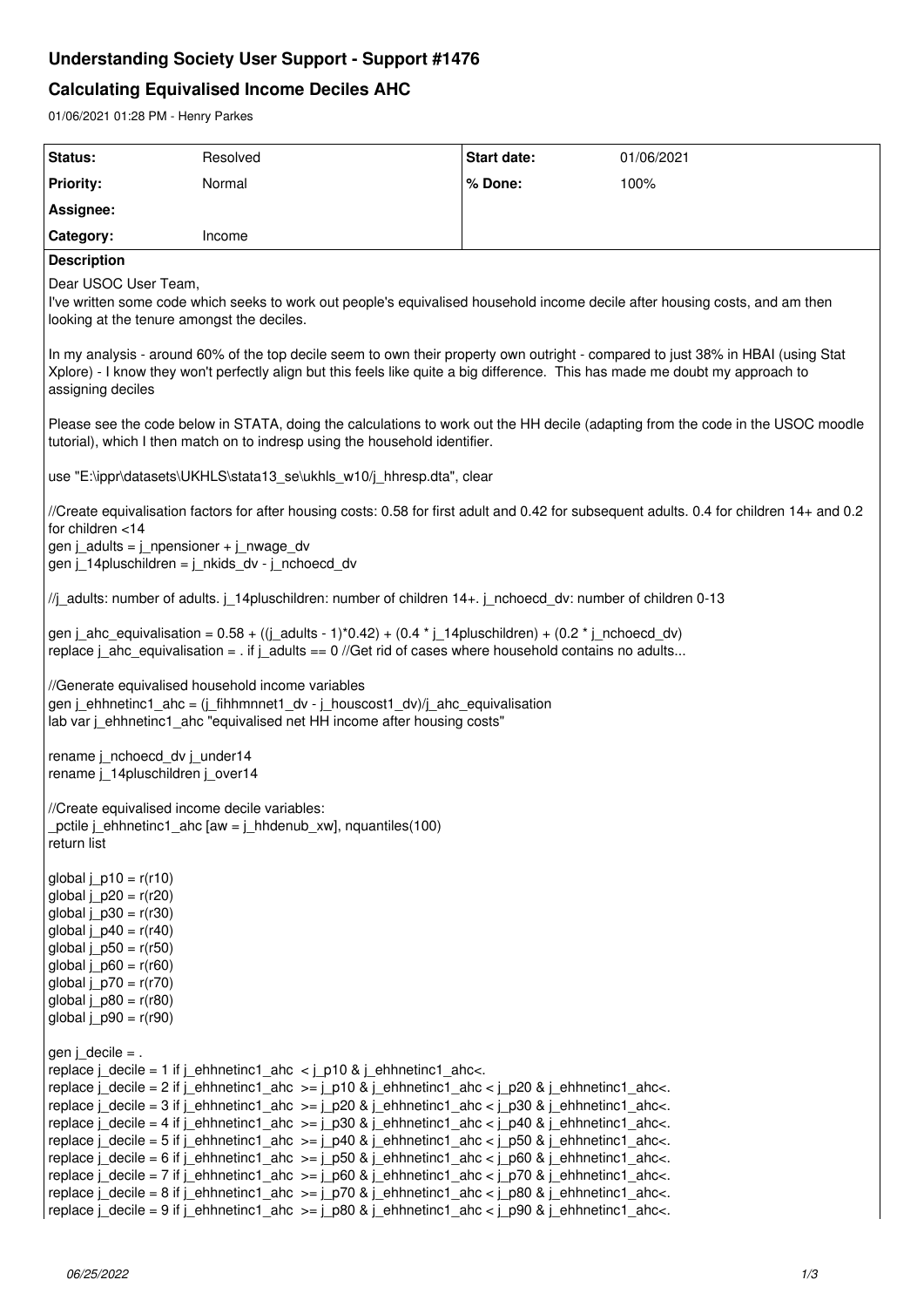replace j\_decile = 10 if j\_ehhnetinc1\_ahc >= j\_p90 & j\_ehhnetinc1\_ahc<.

lab var j\_decile "equivalised income decile (AHC)"

keep j\_pov\_ahc j\_hhdenub\_xw j\_hidp j\_fihhmnnet1\_dv j\_houscost1\_dv j\_decile j\_tenure\_dv save j\_pov\_ahc, replace }

Thanks for any help/advice you can offer! **Henry** 

#### **History**

#### **#1 - 01/07/2021 12:14 PM - Alita Nandi**

*- Status changed from New to In Progress*

- *Assignee changed from Henry Parkes to Gundi Knies*
- *% Done changed from 0 to 10*
- *Private changed from Yes to No*

Many thanks for your enquiry. The Understanding Society team is looking into it and we will get back to you as soon as we can.

We aim to respond to simple queries within 48 hours and more complex issues within 7 working days. While we will aim to keep to this response times due to the current coronavirus (COVID-19) related situation it may take us longer to respond.

Best wishes, Alita Understanding Society User Support Team

#### **#2 - 01/07/2021 01:30 PM - Gundi Knies**

*- Assignee changed from Gundi Knies to Henry Parkes*

*- % Done changed from 10 to 80*

#### Hi Henry,

it is not possible to say why the results look different across the two studies; you'd have to compare the exact definitions, time frames etc. of each piece of information you are using.

From glancing at your derived equivalent factor, it would seem more straightforward to derive the number of people in the household who are aged 0-13, 14-17 and 18 or older using the INDALL data file and the age\_dv variable and then simply setting to missing the cases where there is no adult in the household (in your case, the definition of adult seems to be slightly different from the UKHLS definition: i.e., aged 18+ where the study uses aged  $16+$ ).

use indall bys hidp: egen n\_u\_14=sum(inrange(age\_dv,0,13)) bys hidp: egen n\_14\_17=sum(inrange(age\_dv,14,17)) bys hidp: egen n\_o\_17=sum(inrange(age\_dv,18,120)) gen ef=. replace ef=0.58 +  $((n_0_1 17 - 1)^*0.42)$  +  $(n_0_1 14 * 0.2)$  +  $(n_1 14 - 17 * 0.4)$  if n\_o\_17>=1 bys hidp: keep if \_n==1

As to computing the income after housing costs, again, you'd have to compare the specific definitions used in the two studies. The income user guide provides more detail on the definitions used in the UKHLS.

See <https://www.understandingsociety.ac.uk/documentation/mainstage/user-guides/main-survey-user-guide/derived-variables-income-and-other>

E.g., the UKHLS income measure includes negative incomes (this may not be the case in the other study you are using) and it may be wise to not apply the equivalence factor to households with negative incomes as this would imply that a household with many children that is loosing money occupies are more favourable welfare position than a single person household that is loosing the same amount of money.

Hope this helps, Gundi

On behalf of Understanding Society User support

#### **#3 - 01/07/2021 02:01 PM - Henry Parkes**

Thanks very much for your helpful reply.

Reviewing the documentation I see that to be consistent with HBAI after housing costs measure, you need to deduct council tax, which is only available with the Special License Data.